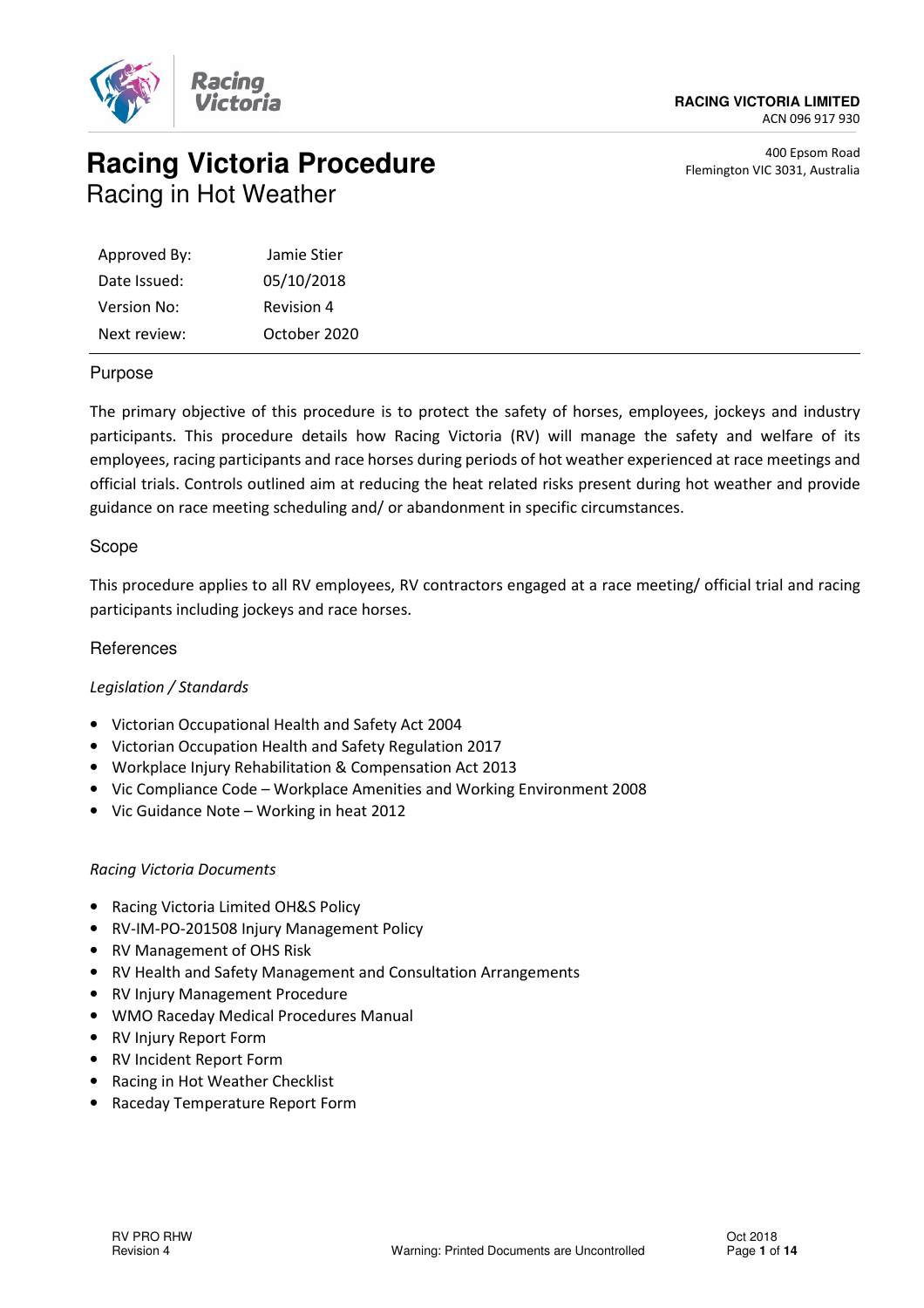#### Table of Contents

## KEY RISKS OF RACING IN HOT WEATHER

The safety of personnel and horses are most likely to be compromised when both the ambient temperature and relative humidity are high, and wind speeds are low or absent.

A day with high ambient temperatures, low humidity and a breeze is generally not a particularly high risk day but a warm day with very high humidity and no breeze may well be high risk day. Horses cool themselves efficiently by evaporative cooling but high ambient temperature and high humidity will slow the rate of transfer of heat from the horse's body to the environment.

It should be noted that equine heat stress can occasionally be seen during the cooler months, especially in spring when the days can be quite warm, but horses might still be carrying a winter coat, are trained in the cooler hours of the morning, and may not have adapted to the warmer daytime temperatures.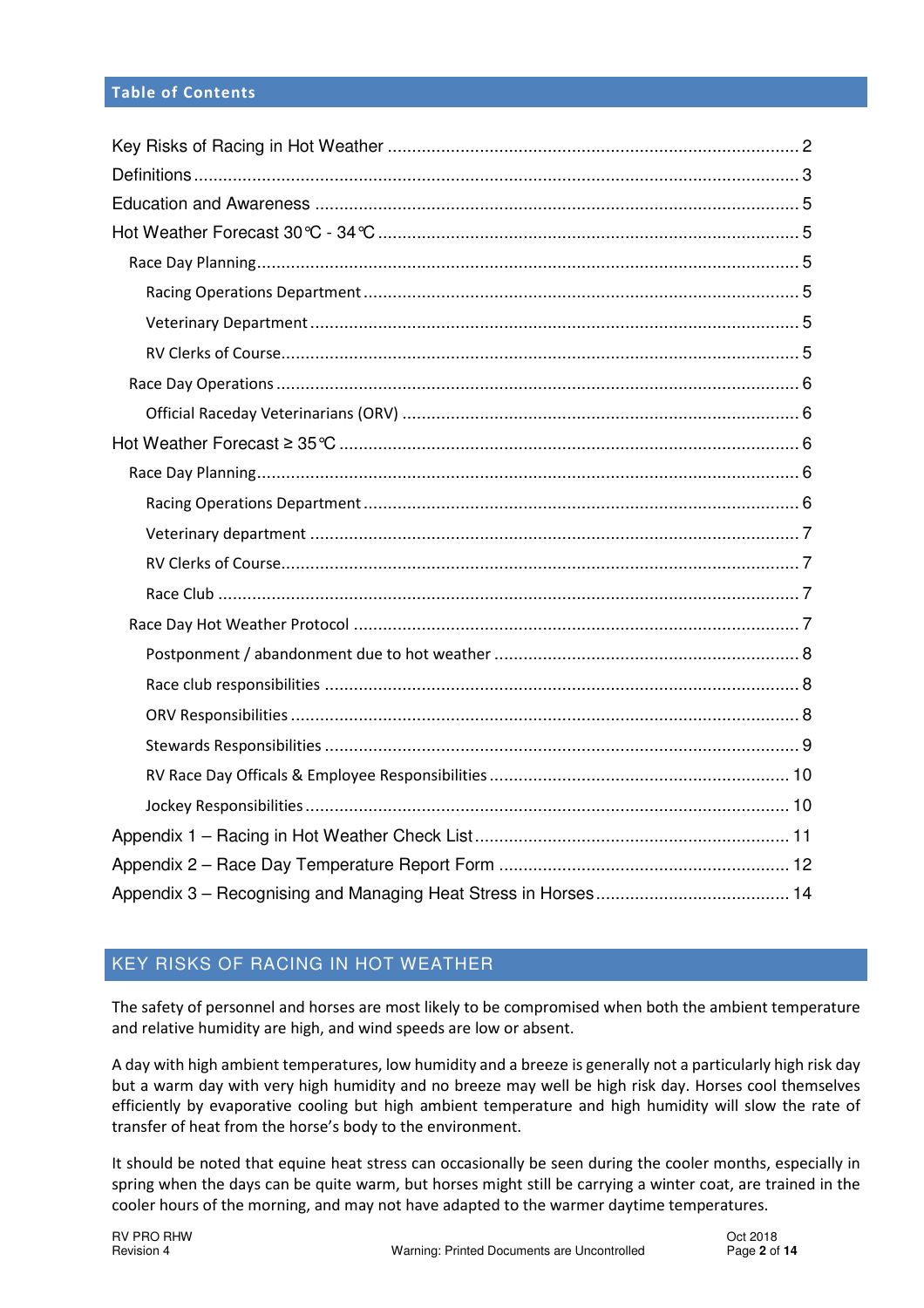# DEFINITIONS

| Humidity                             | Humidity is the amount of water vapour in the air. Water vapour is the gaseous<br>state of water and is invisible. Humidity is usually deemed high (gives the feeling of<br>being very damp, stuffy, or sweltering when coupled with high temperature) or low<br>(the air is dry). Higher humidity reduces the effectiveness of sweating which cools<br>the body by reducing the rate of evaporation of moisture from the skin.                                                                                                                                                                                     |                      |                                                                                                                 |  |  |
|--------------------------------------|---------------------------------------------------------------------------------------------------------------------------------------------------------------------------------------------------------------------------------------------------------------------------------------------------------------------------------------------------------------------------------------------------------------------------------------------------------------------------------------------------------------------------------------------------------------------------------------------------------------------|----------------------|-----------------------------------------------------------------------------------------------------------------|--|--|
| Micro Climate                        | The climate of a very small or restricted area which differs from the climate of the<br>surrounding area.                                                                                                                                                                                                                                                                                                                                                                                                                                                                                                           |                      |                                                                                                                 |  |  |
| Ambient<br>Temperature               | Ambient Temperature is the temperature of the surrounding environment. It is used<br>in weather reports and is globally understood to describe the temperate of a given<br>day (cold, hot, dry days). The ambient temperature on its own does not provide a<br>basis for assessing the potential of heat exposure as there are numerous factors<br>which contribute to this. The 35°C temperature at which this procedure applies is an<br>indicator only, after which numerous variables should be considered in order to<br>identify the inherent risk associated with either planning or continuing an activity. |                      |                                                                                                                 |  |  |
| The Wet Bulb<br>Globe<br>Temperature | To accurately assess the risk of physical exertion in hot weather conditions the<br>WGBT measurement has been developed and is widely used in human sports, the<br>military and in equine sports.                                                                                                                                                                                                                                                                                                                                                                                                                   |                      |                                                                                                                 |  |  |
| (WBGT)                               | The WGBT system measures ambient temperature, radiant heat, humidity and air<br>movement (breeze) to calculate a safety index for physical exertion. If a risk of heat<br>illness is identified, control measures need to be put in place.                                                                                                                                                                                                                                                                                                                                                                          |                      |                                                                                                                 |  |  |
|                                      | RV routinely measures the WBGT on racecourses on hot days and applies the<br>following scientifically validated scale for assessing the safety of racing.                                                                                                                                                                                                                                                                                                                                                                                                                                                           |                      |                                                                                                                 |  |  |
|                                      | i.                                                                                                                                                                                                                                                                                                                                                                                                                                                                                                                                                                                                                  | WBGT below 28.0      | Low risk conditions.<br>No special precautions are required.                                                    |  |  |
|                                      | ii.                                                                                                                                                                                                                                                                                                                                                                                                                                                                                                                                                                                                                 | WBGT of 28.0 to 31.9 | <b>Moderate risk conditions.</b><br>Hot weather racing procedures should<br>be instigated                       |  |  |
|                                      | iii.                                                                                                                                                                                                                                                                                                                                                                                                                                                                                                                                                                                                                | WBGT 32.0 or higher  | <b>High risk conditions.</b><br>Consideration in delaying races should<br>be discussed by appropriate personnel |  |  |
| Code Red Day                         | A Code Red Day is one where the predicted level of grass and bush fire danger is<br>most extreme. Code Red Days are declared by the State Emergency Management<br>Commissioner no later than 1pm on the day prior to the forecast extreme<br>conditions. This information will be available of the CFA, BOM or Vic Emergency<br>Websites.                                                                                                                                                                                                                                                                           |                      |                                                                                                                 |  |  |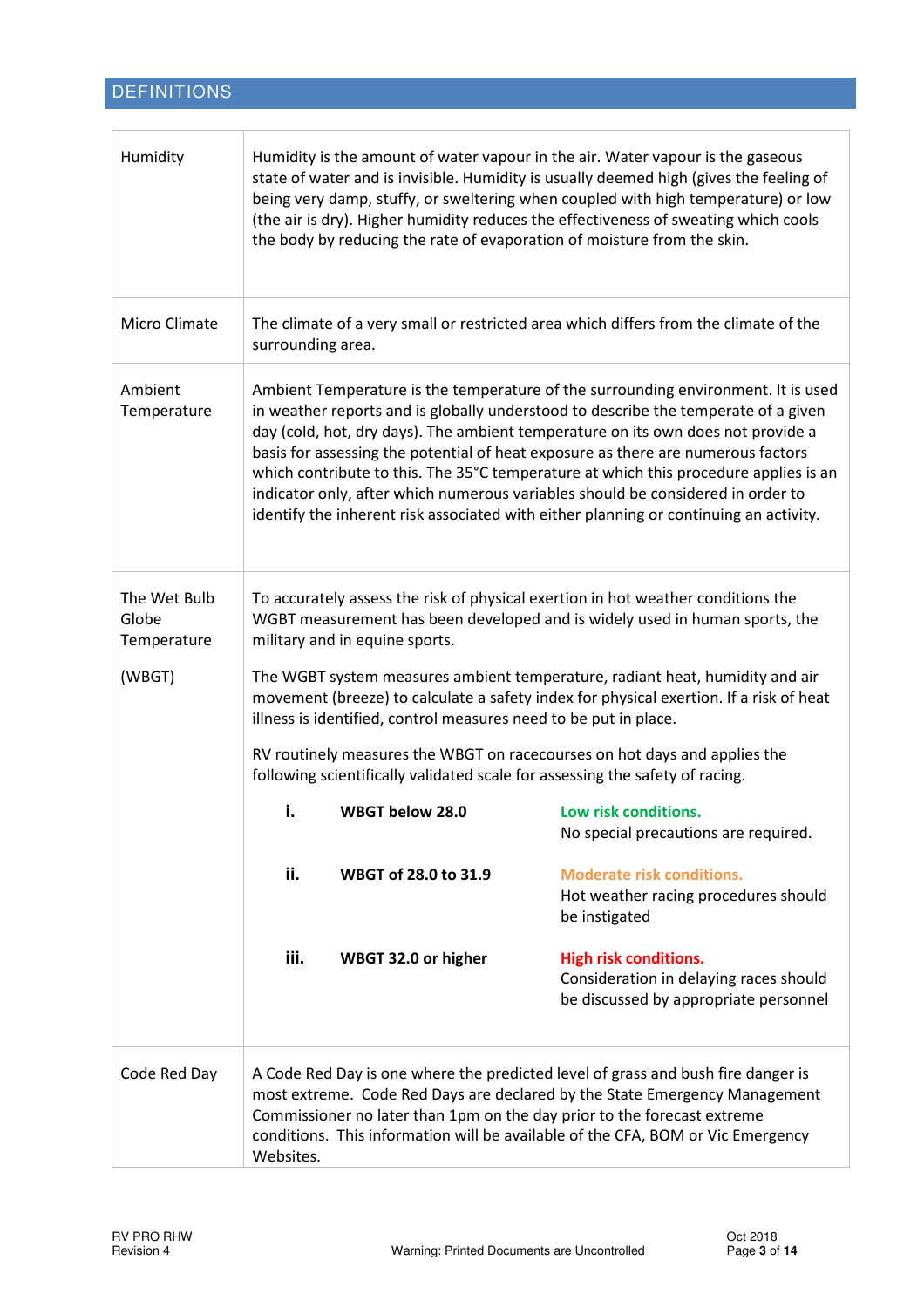| <b>Heat Illness</b><br>(Human)    | The risk of heat illness arises when the body is unable to dissipate heat by<br>evaporation and the body's core temperature rises as a result. The following are<br>typical symptoms of heat illness:                                                                                                                                                                                                                                                                                                                                                                                                                                                                                                                                                                                                                                                                                                                                                                                                                                            |  |  |  |  |
|-----------------------------------|--------------------------------------------------------------------------------------------------------------------------------------------------------------------------------------------------------------------------------------------------------------------------------------------------------------------------------------------------------------------------------------------------------------------------------------------------------------------------------------------------------------------------------------------------------------------------------------------------------------------------------------------------------------------------------------------------------------------------------------------------------------------------------------------------------------------------------------------------------------------------------------------------------------------------------------------------------------------------------------------------------------------------------------------------|--|--|--|--|
|                                   | Light headache, dizziness;<br>Nausea;<br>٠<br>Obvious fatigue;<br>$\bullet$<br>Cessation of sweating;<br>$\bullet$<br>Obvious loss of skill and coordination/clumsiness or unsteadiness;<br>$\bullet$<br>Confusion;<br>$\bullet$<br>Aggressive or irrational behavior;<br>$\bullet$<br>Altered consciousness;<br>$\bullet$<br>Collapse<br>$\bullet$<br>Ashen pale grey skin.<br>Heat illness presents as heat exhaustion or heat stroke, with heat exhaustion being<br>the more common work related illness.<br>Extra caution needs to be taken during heat waves, unusually hot days or during<br>periods of high humidity, particularly where employees and participants lack time to<br>acclimatise to the conditions.                                                                                                                                                                                                                                                                                                                        |  |  |  |  |
| <b>Heat Exhaustion</b><br>(Human) | Can occur after being exposed to high heat. Symptoms may include heavy sweating<br>and a rapid pulse as a result of the body overheating. Is often accompanied by<br>dehydration.                                                                                                                                                                                                                                                                                                                                                                                                                                                                                                                                                                                                                                                                                                                                                                                                                                                                |  |  |  |  |
| <b>Heat Stroke</b><br>(Human)     | The most serious form of heat illness and is considered a medical emergency.<br>Symptoms include altered mental function, loss of consciousness or collapse. During<br>work anyone showing signs of confusion, loss of skill, loss of coordination or<br>irrational behavior should be stopped immediately as heat stroke can be a life<br>threatening.                                                                                                                                                                                                                                                                                                                                                                                                                                                                                                                                                                                                                                                                                          |  |  |  |  |
| Heat Distress-<br>Horses          | RV applies the following scale to assist Official Race Day Vets (ORV) in reporting the<br>signs of heat distress in a consistent manner:<br><b>Slower than Normal Recovery</b><br>Applied to horses that show mild distress / exhaustion and a degree of tachycardia<br>(raised heart rate) and tachypnea (raised respiratory rate) inconsistent with the<br>recovery period. This may or may not be associated with heat stress.<br><b>Heat Exhaustion</b><br>$\bullet$<br>Applied to horses that show moderate distress, hyperthermia, tachycardia,<br>tachypnea, lashing out with the hind limbs and fatigue. Affected horses may<br>require cold hosing and other cooling aids but usually respond quickly to<br>appropriate first aid treatment.<br><b>Heat Stroke</b><br>٠<br>Applied to horses that show severe distress with the above signs plus neurologic<br>dysfunction such as manic behavior, lashing out with the hind limbs, a dull,<br>'vacant' look to the eyes, ataxia which may progress to collapse, seizures and<br>death. |  |  |  |  |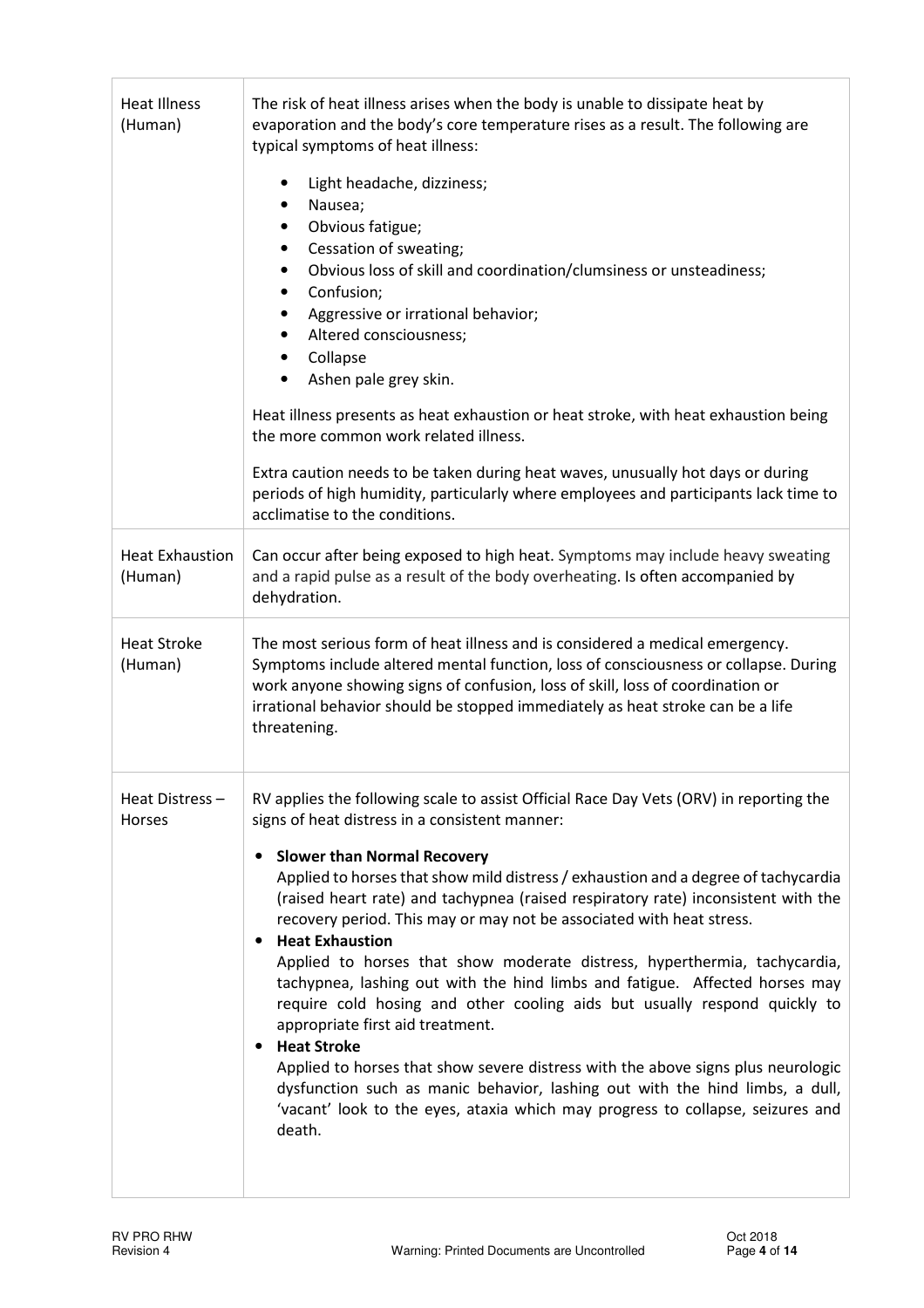#### EDUCATION AND AWARENESS

In October each year RV Veterinary department will send communication to industry participants and Clubs to remind them of protocols RV implements when conducting races or trials in hot weather and to direct them to guidance material such as Recognising and Managing Heat Stress in Horses (refer to Appendix 3)

RV Risk Management department will send to all RV employees and jockeys information on RV protocols that are in place at race meetings and official trials during hot weather as well as guidance on how individuals should manage their personal safety when working in hot weather.

# HOT WEATHER FORECAST 30°C - 34°C

#### RACE DAY PLANNING

Racing Victoria's Racing Operations Department should monitor weather conditions at locations of upcoming race meetings and official trials. Where the ambient temperature is forecast to be between 30℃ – 34℃ on the day of an upcoming race meeting an email shall be sent to the Club providing them of requirements that should be in place to mitigate the impact of hot weather conditions.

Whilst the suggested preparations at this point are not mandatory, implementing hot weather condition protocols provides for best practice welfare by the Clubs to both horses, employers and race day participants.

#### RACING OPERATIONS DEPARTMENT

RV Racing Operations Department shall;

- 1. Send an email to Club Manager and Track Manager on what should be in place for hot weather conditions, including the Racing in Hot Weather Check List (refer to appendix 1)
- 2. Cc RV's Veterinary Services Group, Steward Chairing the Meeting, Raceday Services Department and Risk Department in that email.

#### VETERINARY DEPARTMENT

RV Veterinary Department shall;

- 1. Ensure that Official Raceday Veterinarians (ORVs) have all available equipment to monitor temperature at the race meeting / official trials
- 2. Ensure ORVs have been provided appropriate training and induction on the use of the equipment and ORV's responsibilities under this procedure.

#### RV CLERKS OF COURSE

• Contact RV Raceday Services Department if they plan to bring an additional mount to the race meeting or official trial. Note this applies when the forecast temperature at the venue on the day of the race meeting or official trial is forecast to be ≥ 32℃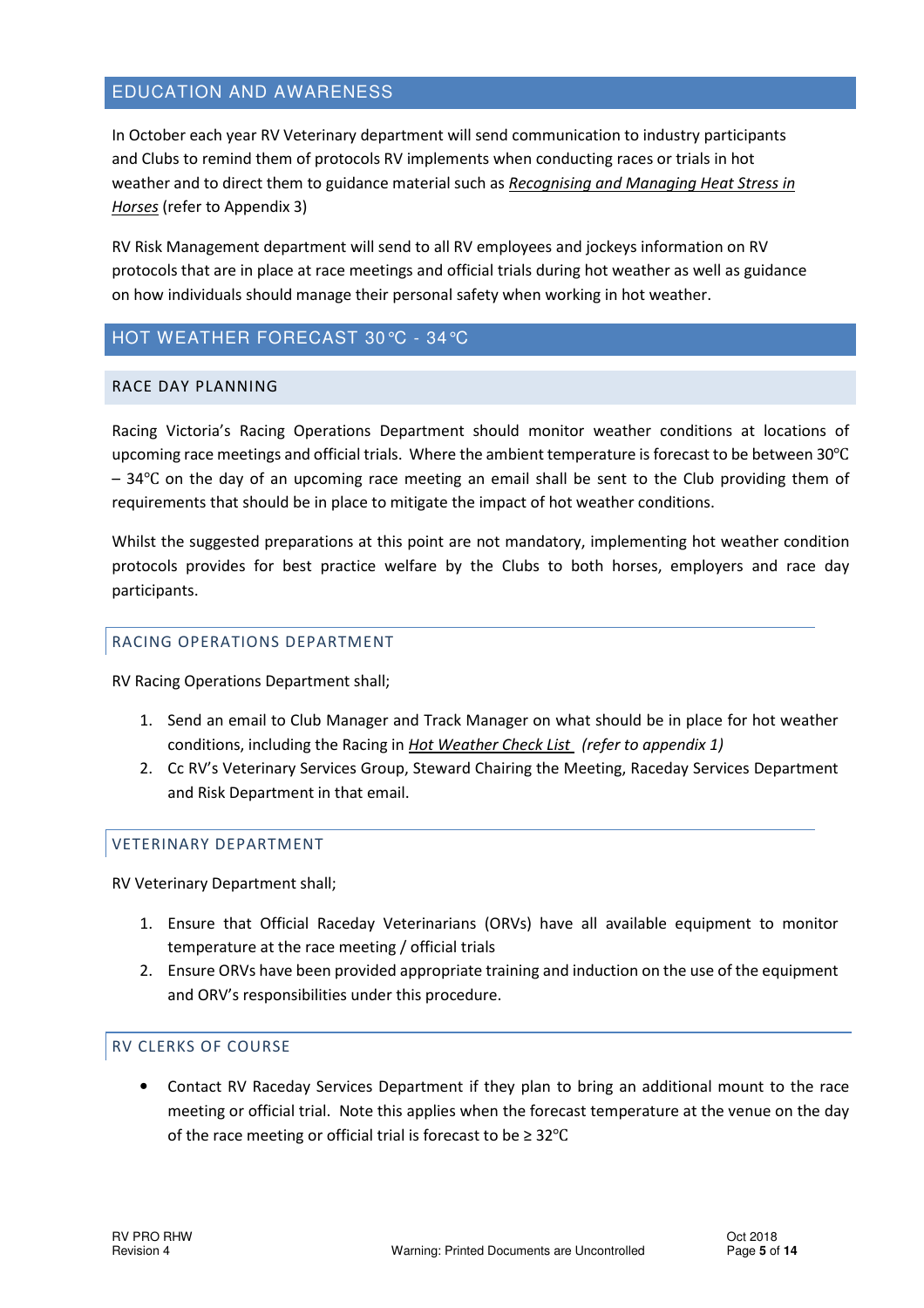#### RACE DAY OPERATIONS

#### OFFICIAL RACEDAY VETERINARIANS (ORV)

#### Monitoring Temperature

The prior to each race the ORV will measure and record the ambient and WBGT temperatures. The temperature measurements should be taken in the following locations:

- In a tie up stall in the shade out of the sun (WBGT OUT)
- In the vicinity of the mounting yard in full sun (WBGT IN)

The temperatures should be recorded on the Raceday Temperature Report Form (refer to appendix 2) and be communicated regularly to the stewards. For instructions on the operation of temperature measurement equipment refer to the Raceday Temperature Report Form (Appendix 2).

In the event that the ambient temperature recorded is ≥35℃ or the WBGT is ≥ 28 the ORV must immediately notify the Chairing Steward and ensure that Racing in Hot Weather protocols are implemented for the remainder of the race meeting or official trial.

## HOT WEATHER FORECAST ≥ 35°C

#### RACE DAY PLANNING

The following is to be implemented when the forecast ambient temperature on the day of an upcoming race meeting at that location is 35℃ or higher.

#### RACING OPERATIONS DEPARTMENT

- If the ambient temperature is forecast to be 38℃ or higher at a location scheduled to conduct a race meeting or official trials, serious consideration will be given to transferring or abandoning the race meeting. This decision will generally be made based on the forecast provided at 4pm on the day proceeding the race meeting or official trial.
- Send an email to Club Manager and Track Manager copying in RV Veterinary Services Group on what must be in place for hot weather conditions, including the Racing in Hot Weather Check List (refer to appendix 1)
- Contact the Bureau of Meteorology to obtain a more detailed forecast for the location of the scheduled race meeting or official trial
- Based on the information provided by the Bureau of Meteorology, consider:
	- $\circ$  Modifying start time of race meeting or official trial to avoid peak hot weather conditions;
	- o Schedule programmed distance races for the anticipated coolest part of the day where possible
	- Reduce gaps between races to reduce the duration of the race meeting or official trial;
- Liaise with Stewards to determine if the times horses are required to arrive on course can be altered.
- In the event that a Code Red Day is declared for any region in which a race meeting is scheduled to be conducted the race meeting must be abandoned or transferred. Consideration should also be given to abandoning a race meeting where it is likely that the majority of participants would be required to travel through a regional area where a code red day has been declared.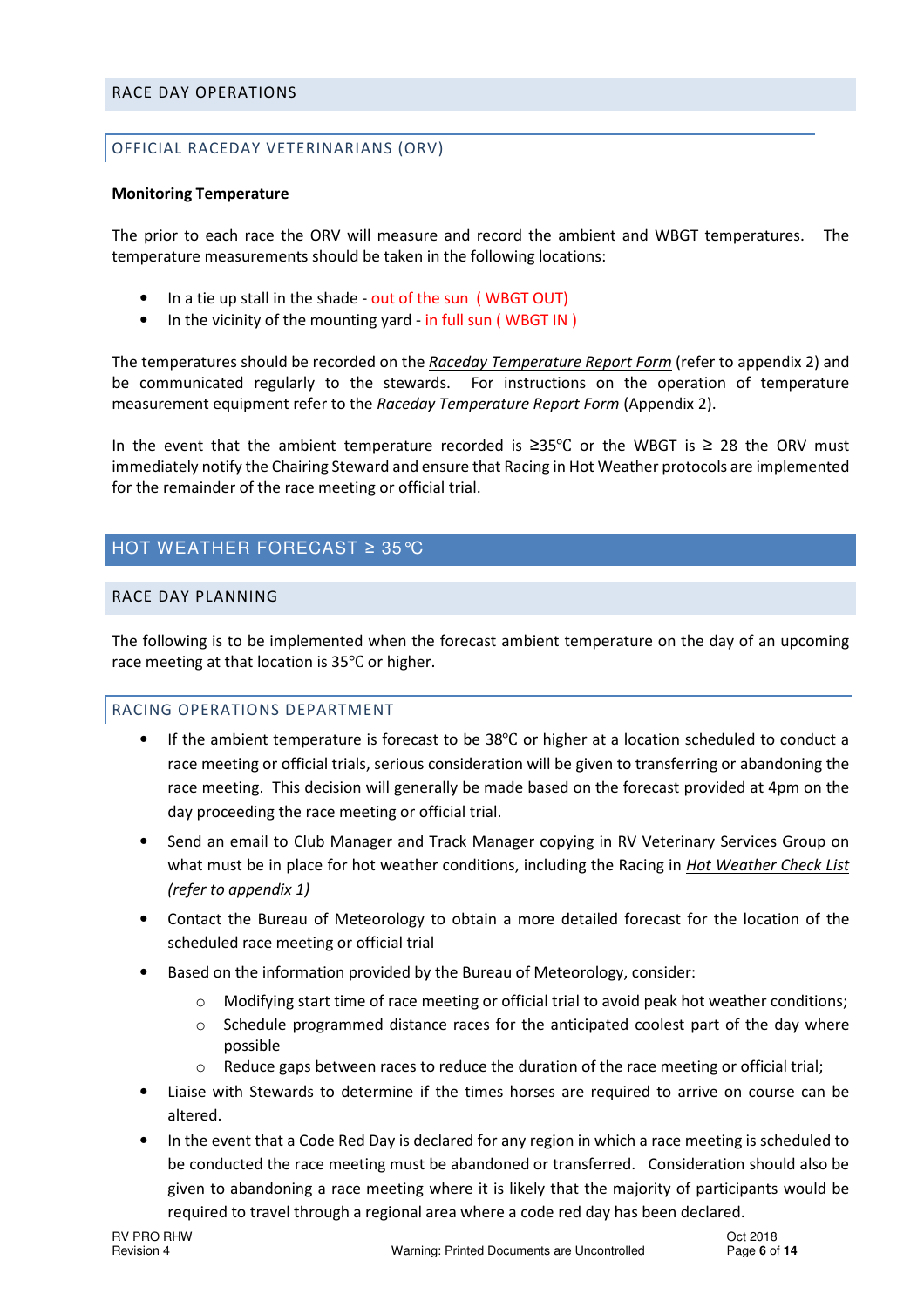- Any amendments to the race meeting should be communicated to RVs Media and Communications department.
- Record details of whenever Racing in Hot Weather Checklist is sent to Clubs in addition to any modifications which are made to the racing program as a result of this procedure. This would include abandonments, transfers, modified starting times and changes to time gaps between races.

#### VETERINARY DEPARTMENT

- Ensure that Official Raceday Veterinarians (ORVs) have all available equipment to monitor temperature.
- Consideration should be given to employing an additional veterinarian/s to patrol the stable area and monitor recovering horses.
- Ensure that the rostered ORV receives all email correspondence in relation to any hot weather protocols which must be enacted for the race meeting.

#### RV CLERKS OF COURSE

• Contact RV Raceday Services Department if they plan to bring an additional mount to the race meeting or official trial.

#### RACE CLUB

Ensure that all requirements on the Racing in Hot Weather Check List are complied with. Create two copies of the completed check list with one to be left in the steward's room and one in the vet room prior to the commencement of the race meeting.

#### RACE DAY HOT WEATHER PROTOCOL

The following protocol should be enacted in the following circumstances:

- for the entire meeting in the following where the forecast temperature at the location of the race meeting or official trial is 35℃ or higher.
- for the remainder of a race meeting where the ambient temperature reaches 35℃ or the WGGT 28 degrees as recorded by the ORV.

#### Monitoring Temperature

The prior to each race the ORV will measure and record the ambient and WBGT temperatures. The temperature measurements should be taken in the following locations:

- In a tie up stall in the shade out of the sun ( WBGT OUT)
- In the vicinity of the mounting yard in full sun ( WBGT IN )

The temperatures should be recorded on the Raceday Temperature Report Form (refer to appendix 2) and be communicated regularly to the stewards. For instructions on the operation of temperature measurement equipment refer to the Raceday Temperature Report Form (Appendix 2).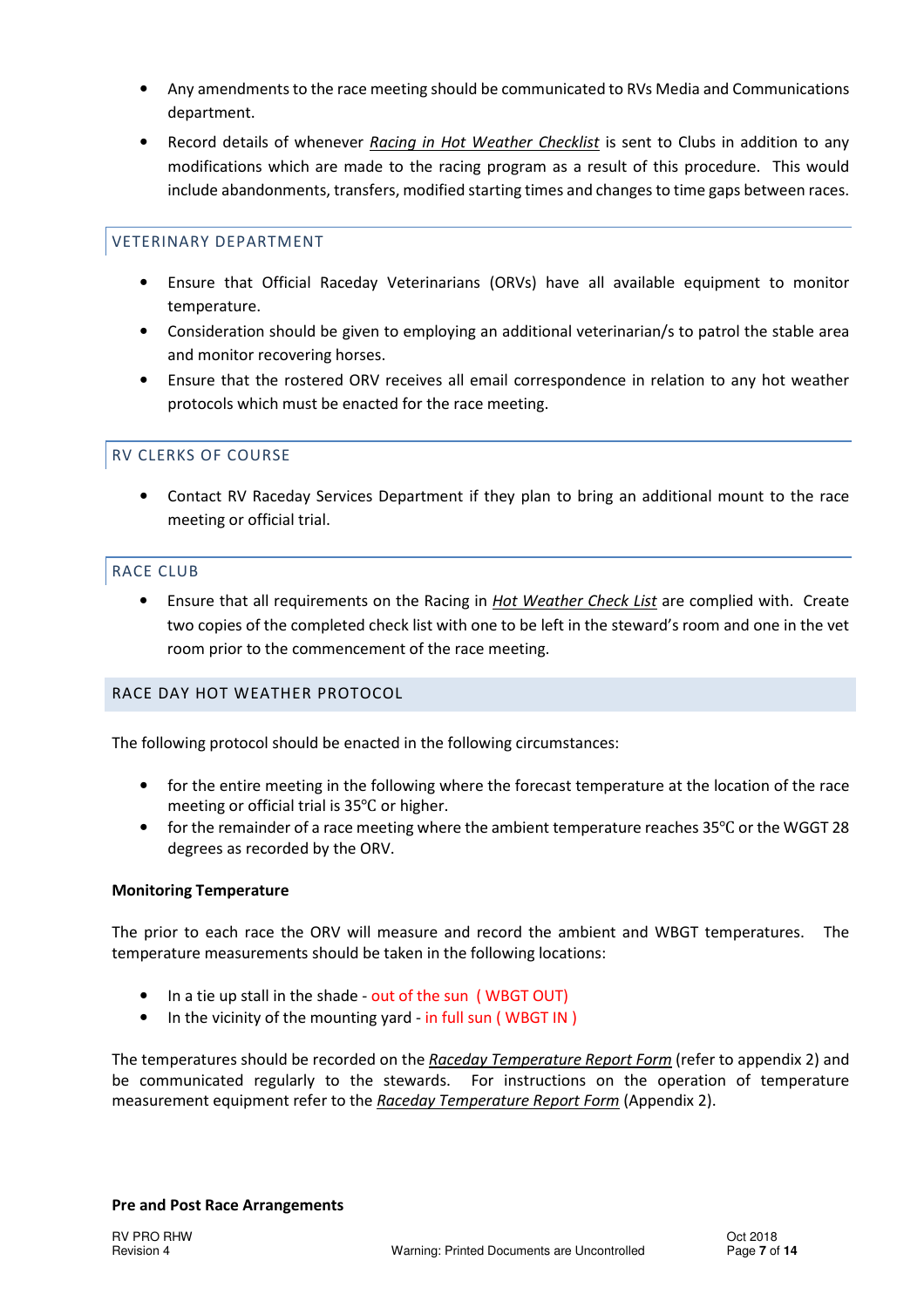The time that horses are required to parade in the mounting yard both pre and post race as well as the time at the barriers should be reduced where possible.

The normal process of mustering horses should be amended so that where possible, the on course public address system may be utilised in place of clerks of course to call horses into the mounting yard.

#### Cases of Equine Heat Stress

The occurrence of a case of equine heat stress during a race meeting is a sign that the weather conditions may be unsuitable for racing. Individual horse factors must be taken into account, for example are there any factors such as co-existing conditions or other circumstances that may have contributed to the distress of the individual horse. A single case of equine heat exhaustion or equine heat stroke on a raceday should raise the level of alert and result in an investigation of the individual circumstances of the incident. A review of the WBGT temperatures should be undertaken and the local weather forecast checked. Consideration should be given to abandoning the meeting depending on the results of the investigations and the weather forecast. All identified cases of Equine Heat Exhaustion and Heat Stroke must be recorded on the Raceday Temperature Report Form (refer to Appendix 2)

#### POSTPONMENT / ABANDONMENT DUE TO HOT WEATHER

In the following circumstances the Stewards would postpone or abandon a race meeting or official trial due to hot weather.

- 1. ORV records a wet bulb temperature of 32.0 or higher. Note that the reading should be validated by taking a second reading at least 5 minutes after the first reading in a separate location being either in the mounting yard or the tie up stalls area.
- 2. ORV records two or more cases of heat stroke in horses present at the race meeting.
- 3. Stewards in consultation with the ORV determine that there is a significant risk to the safety and welfare of participants and horses due to prevailing environmental conditions should the race meeting or official trials continue.

Prior to declaring the meeting abandoned it is important that the stewards consult with the Club and the ORV to determine if there are any controls that could be implemented to mitigate the situation prior to abandoning the race meeting. Stewards should also confirm that the temperatures recorded by the ORV are consistent with advice on local temperatures provided by the Bureau of Meteorology.

Once a decision to abandon a race meeting due to hot weather is made the Stewards should communicate this decision to RV's Media and Communications and Racing Operations departments.

#### RACE CLUB RESPONSIBILITIES

• Liaise with Stewards and ORVs and respond to any requests from these personnel in relation to actions aimed at mitigating the effect of hot weather on the race meeting or official trial.

#### ORV RESPONSIBILITIES

• Prior to the first race review the "equine section" of the completed Racing in *Hot Weather Check* List submitted by the Club and complete an inspection upon arrival and ensure any inadequacies have been rectified prior to the first race.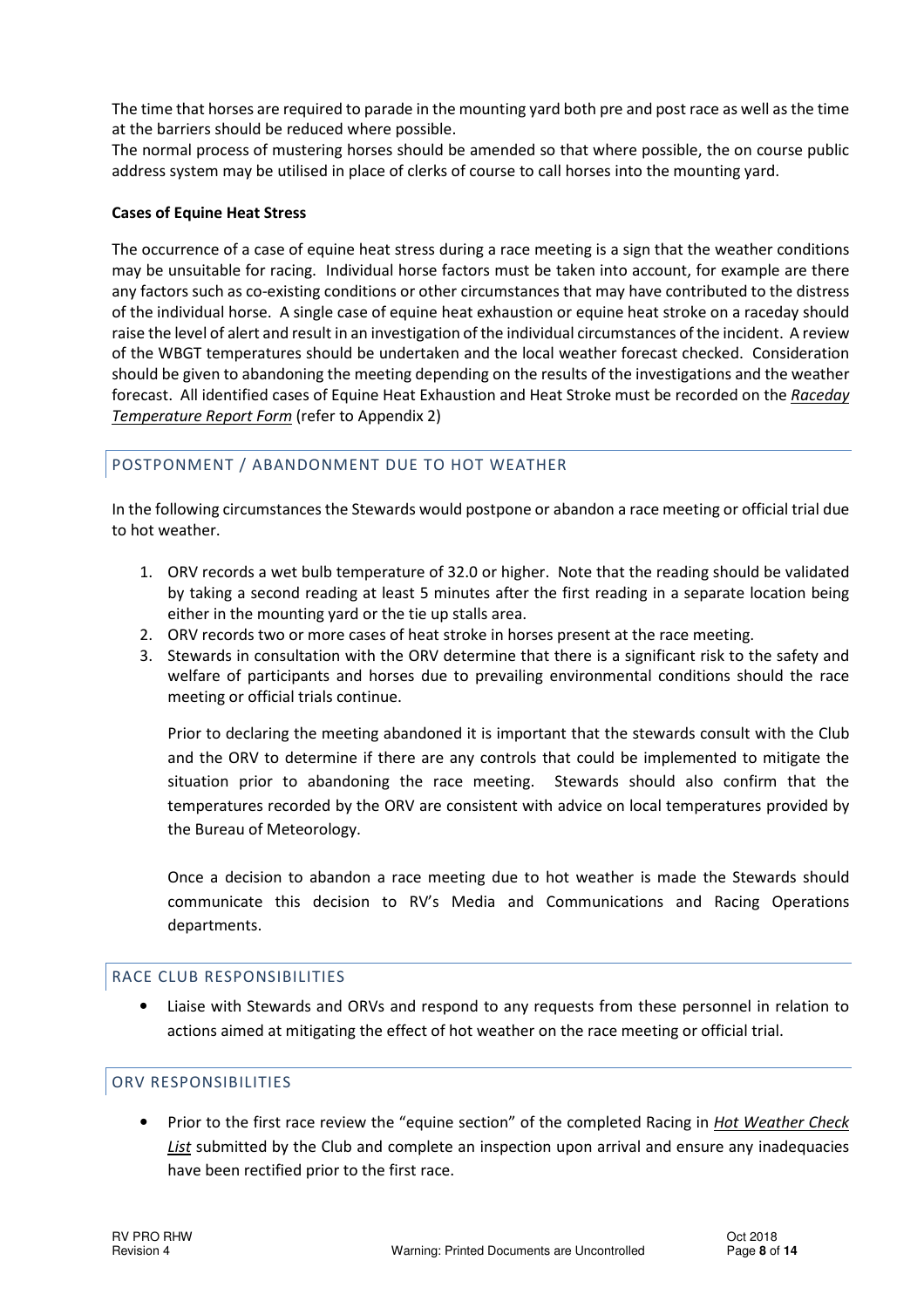- Notify stewards where any requirements are not in place.
- Measure the ambient and WBGT Temperatures in the mounting yard and tie up stalls prior to each race and record this information on the Raceday Temperature Report Form
- Provide advice to stewards on ambient and WBGT temperatures prior to each race.
- Notify stewards in the event that the WBGT is ≥ 32.0
- Monitor condition of horses for signs of heat discomfort by inspecting them at the following locations;
	- o In the birdcage area prior to presentation in the mounting yard.
	- $\circ$  In the mounting enclosure prior to the race.
	- o On arrival at the barriers.
	- $\circ$  On return to the enclosure after the race.
	- o While being detained in the sampling area for whatever reason.
	- o Post-race inspections
- Report signs of equine heat distress in a consistent manner according to RV's scaled definitions of
	- o Slower than normal recovery
	- o Heat exhaustion
	- o Heat stroke

(Refer to definitions section of this procedure)

Note all cases of heat exhaustion and heat stroke must be recorded on the Raceday Temperature **Report Form** (refer to appendix 2)

- If a horse appears to be unduly affected by the heat and/or humidity (e.g. agitation, panting, and/or excessive sweating), ORV must report these observation(s) to the stewards immediately and make an assessment of the horse's suitability to race.
- Monitor the post-race sampling procedure to ensure that horses are as cool and comfortable as possible. In particular, horses should be monitored for sweating and any signs of distress during sampling. In the event that a horse is distressed during the procedure it should be removed for the stall and hosed.
- Provide appropriate treatment as soon as possible to any horse found to be exhibiting signs of heat stress.
- Consult with stewards regarding any treatments provided if possible prior to administering the treatment, but in any case as soon as is practicable. The safety and welfare of the horse must be the primary consideration.

#### STEWARDS RESPONSIBILITIES

- Prior to the first race review the "Racing Participants Welfare Requirements Section" of the completed Racing in Hot Weather Check List submitted by the club and complete an inspection upon arrival and ensure any inadequacies have been rectified prior to the first race.
- Confirm with the ORV that all protocols for racing in hot weather have been implemented or that alternative suitable controls are in place.
- Regularly liaise with ORV during the race meeting, in relation to the ambient temperature and WBGT temperature.
- Monitor jockeys and RV personnel for any signs of heat related illness and refer any cases to raceday medical services team.
- If a medical assessment reveals that any employee or jockey under the management and control of RV is unwell, dizzy or unduly dehydrated, the Chairman of Stewards is to take appropriate actions to ensure the health and safety of that individual, including:
	- o Providing an extended heat break;
	- o Directing the individual to cease work immediately;
	- $\circ$  Act on the advice of contracted race day medical services personnel on the appropriate course of action/treatment for the employees and jockeys.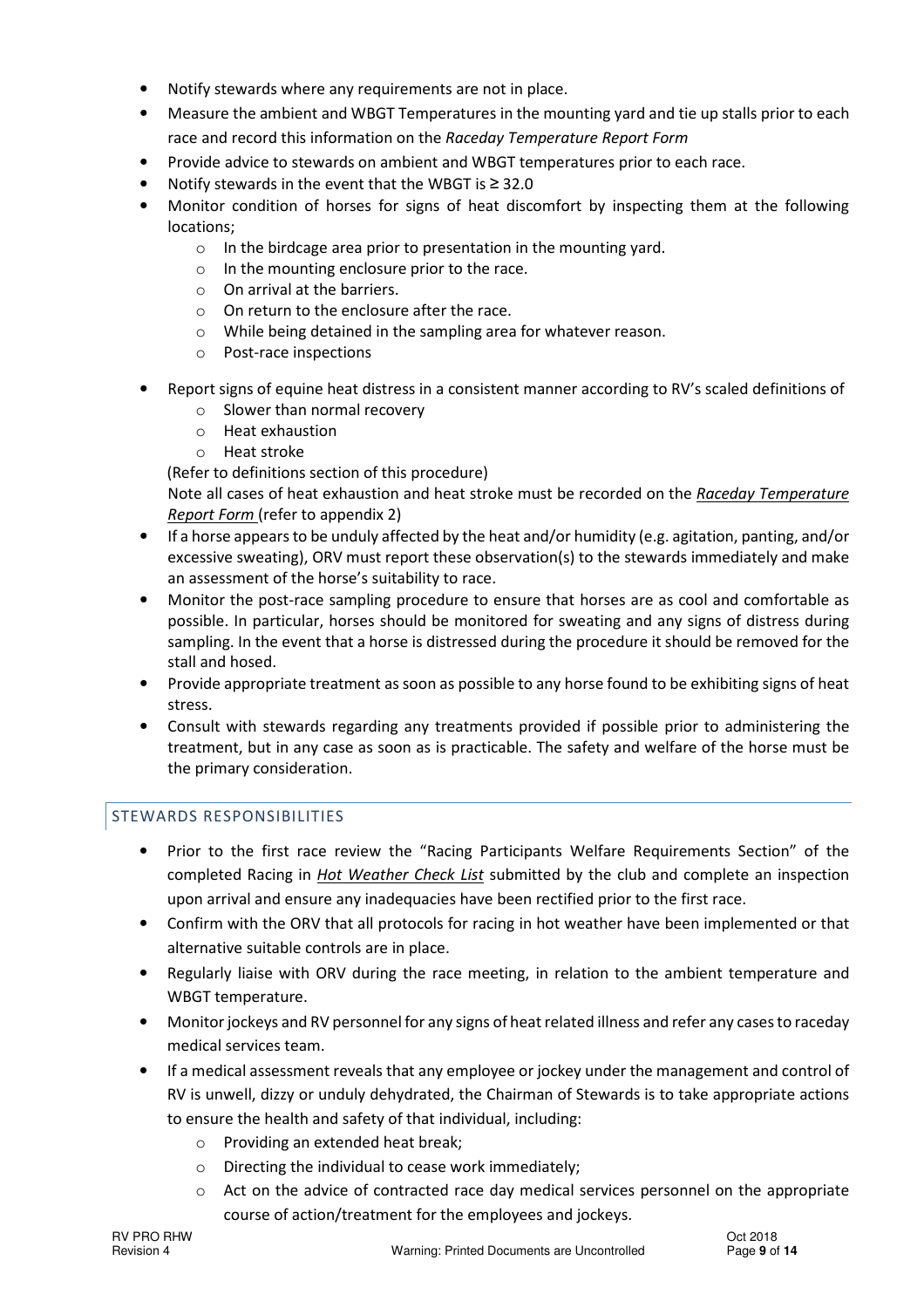- Where available utilise the oncourse public address system to notify participants that raceday hot weather protocols are to be in place for the race meeting either prior to the first race or at the point during the race meeting that protocols are implemented.
- Where available utilise the oncourse public address system to advise all participants regarding time horse are required in the mounting yard.
- Where available the oncourse public address system may be used to call horses into the mounting yard for each race.
- Consult with ORV and Club prior to making a decision to abandon a race meeting due to hot weather.
- Consider whether any controls can be implemented to mitigate the effects of hot weather prior to abandoning the race meeting.
- Advise RV's Media and Communications and Racing Operations Departments in the event that a meeting is abandoned, postponed or modified due to hot weather.

#### RV RACE DAY OFFICALS & EMPLOYEE RESPONSIBILITIES

- Immediately report any signs of heat illness to race day medical services personnel & RV supervisors present so that appropriate medical assistance can be administered.
- In protecting themselves against heat related illness, employees and race day officials should:
	- o Apply sun screen regularly;
	- o Wear broad brim hats outdoors;
	- o Consume regular fluids mainly in the form of cool water;
	- $\circ$  Move to areas with shade, good ventilation, fans or air-conditioning where possible between races.
	- o Remove safety vest when not mounted on horse between races.
	- o Select uniform options of light loosely fitting clothing.
	- $\circ$  Clerks of Course should monitor the condition of their mounts and take opportunity between races to rest them in the shade and regularly cool them through hosing and use of ice water.
	- o Clerks of Course should report to the ORV if they are concerned about the condition of their mount.

#### JOCKEY RESPONSIBILITIES

- Ensure that riding engagements agreed to do not extend to weights below the jockeys minimum riding weight;
- Minimise usage of saunas / spas on the day of the race meeting;
- Pre-cooling by water immersion or ice vests before riding;
- Between rides, use cold showers, cold water immersion or ice vests;
- On extreme heat days, jockeys should endeavor to regulate riding engagements so not to over commit themselves with regard to the overall number and spacing of rides;
- Report to the ORV if the jockey is concerned about the condition of a horse pre/post-race;
- Jockeys who have an inter-current illness or a past history of heat intolerance must make themselves known to race day medical service so that they can be specifically monitored throughout the course of the race meeting.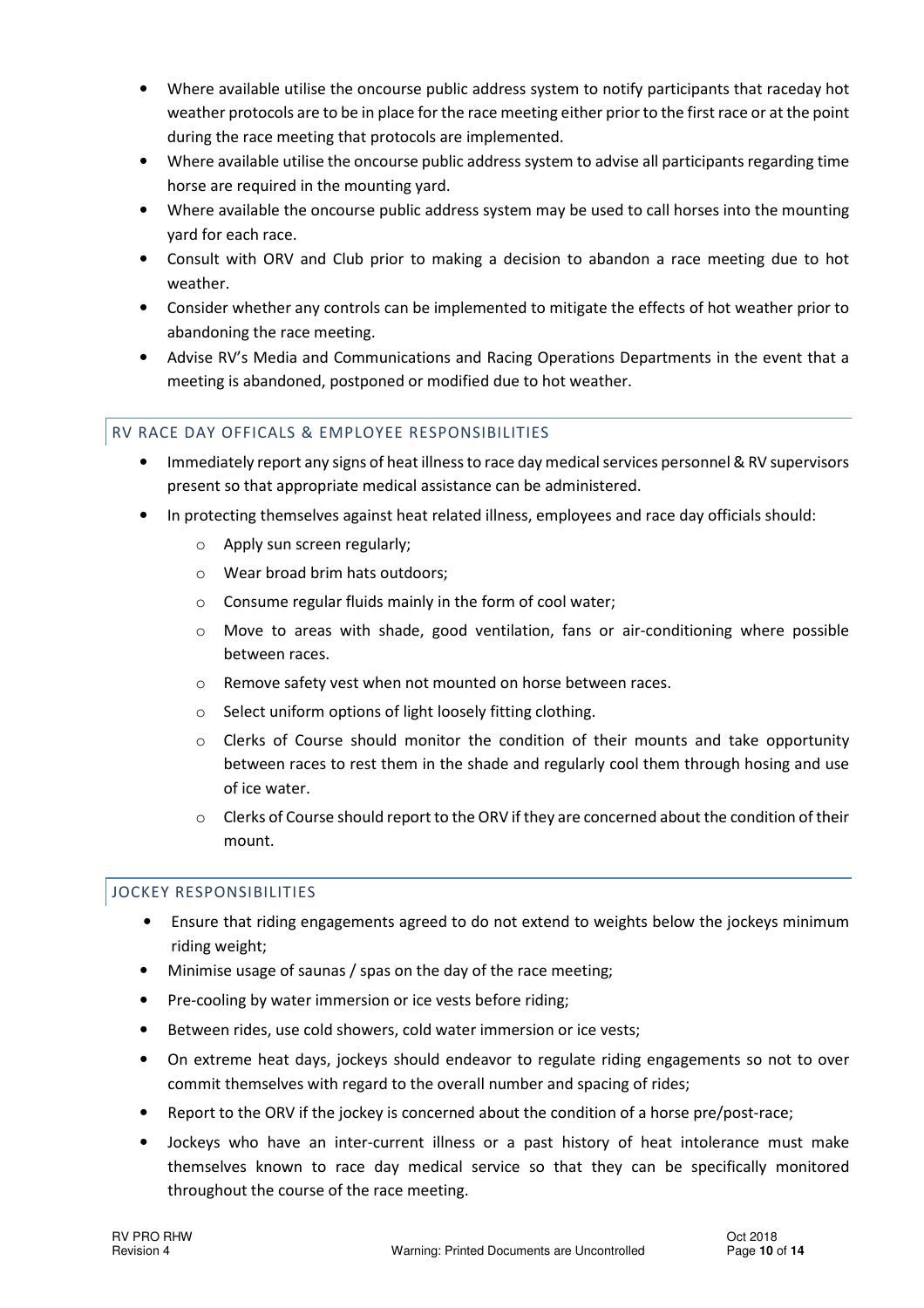#### APPENDIX 1 – RACING IN HOT WEATHER CHECK LIST

| Date                                  |  |
|---------------------------------------|--|
| Race Club                             |  |
| Club Personnel completing check list: |  |
| Signature                             |  |
| Vet Conducting Pre Race Inspection    |  |
| Signature                             |  |

#### Equine Welfare Requirements

- ☐ Adequate wash bays and hoses should be available to enable rapid post-race cooling of horses
- ☐ Adequate drinking water should be available for horses
- □ Hoses with adequate water pressure should be available in the mounting yard and must be run prior to each race to flush water that may have been heated by the sun from the hose.
- $\Box$  Hoses must be of sufficient length to reach all points of the mounting yard.
- ☐ Large containers of ice water in mobile containers should be available at appropriate locations including the mounting yard, hosing bays and veterinary areas. Empty buckets should also be in these locations to allow water to be put on horses.
- $\Box$  Sweat scrapers should be available at the mounting yard to assist in stripping water that has been heated by contact with the horse from its skin to assist in cooling the body.
- ☐ The swabbing stalls should be kept as cool as possible for example the operation of sprinkler systems or hosing the roof, ensuring adequate ventilation and by providing fans/air-conditioning.
- $\Box$  Where possible horses should be located in tie up stalls out of the sun and in areas where there is good movement of air. Tie up stalls should be kept as cool as possible. Consideration should be given to using sprinkler or misting systems.

#### Racing Participants Welfare Requirements

- ☐ Cold drinking water including appropriate drinking receptacles should be made available to Racing Victoria employees at the following locations –starting barriers, horse stalls
- $\Box$  Cold drinking water including appropriate drinking receptacles should be made available in the vicinity of the horse stalls area to licensed and registered persons who are required to work at the race meeting
- $\Box$  Cold drinking water, sports drinks and ice should be provided in the jockeys rooms
- $\square$  Sunscreen to be made available in either the secretary's office or the scales area
- ☐ Ensure air conditioners or fans are operational in Jockey's rooms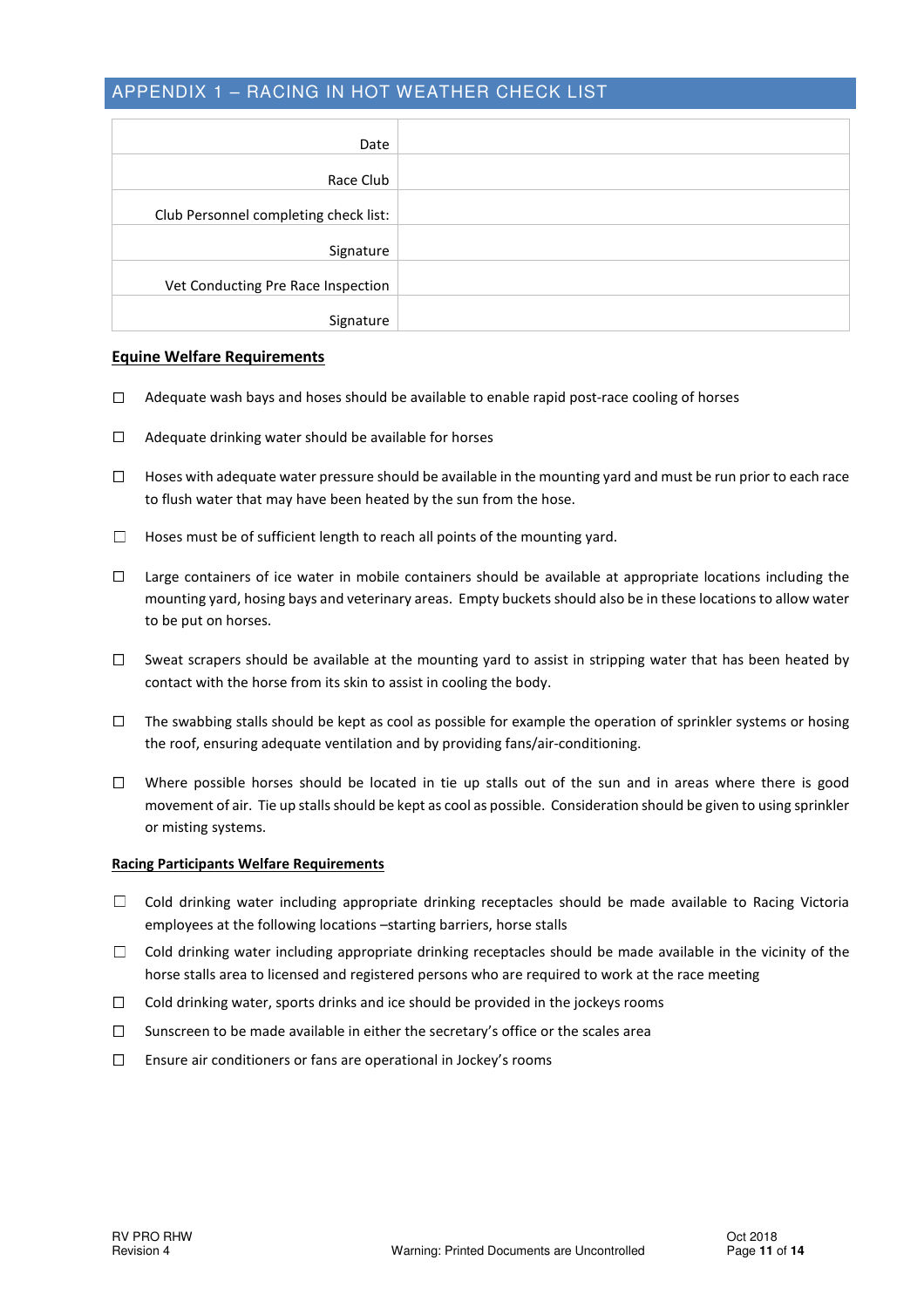# APPENDIX 2 – RACE DAY TEMPERATURE REPORT FORM



Racing Victoria

# **Racing Victoria Form**

**Raceday Temperature Report** 

#### **Racecourse Information**

| Racecourse:   |  |  |
|---------------|--|--|
| Industry Vet: |  |  |

#### **Temperature**

|                       | Time | Parade Ring ^ |      |            | Time | Horse Stalls ^ |      |            |
|-----------------------|------|---------------|------|------------|------|----------------|------|------------|
|                       |      | Т°С           | WBGT | Humidity % |      | T°C            | WBGT | Humidity % |
| Ihr before Race 1     |      |               |      |            |      |                |      |            |
| Between Race 1-2      |      |               |      |            |      |                |      |            |
| Between Race 2-3      |      |               |      |            |      |                |      |            |
| Between Race 3-4      |      |               |      |            |      |                |      |            |
| Between Race 4-5      |      |               |      |            |      |                |      |            |
| Between Race 5-6      |      |               |      |            |      |                |      |            |
| Between Race 6-7      |      |               |      |            |      |                |      |            |
| Between Race 7-8      |      |               |      |            |      |                |      |            |
| Between Race 8-9      |      |               |      |            |      |                |      |            |
| Between Race 9-<br>10 |      |               |      |            |      |                |      |            |
|                       |      |               |      |            |      |                |      |            |
|                       |      |               |      |            |      |                |      |            |
|                       |      |               |      |            |      |                |      |            |

^ If time permits please collect readings, official race day duties remain the first priority.

Details of Incidents of Heat Exhaustion\* (HE) and Heat Stroke\*\* (HS)

| <b>Horse Name</b> | HE/HS | Details |
|-------------------|-------|---------|
|                   |       |         |
|                   |       |         |
|                   |       |         |
|                   |       |         |
|                   |       |         |
|                   |       |         |
|                   |       |         |
|                   |       |         |

"Heat Exhaustion: moderate distress characterised by hyperthermia (elevated temperature), tachypnea (elevated respiratory rate), tachycardia (elevated heart rate), fatigue, lashing out with the hind limbs.

"Heat Stroke: severe distress with signs of heat exhaustion accompanied by neurologic dysfunction (such as manic behaviour, lashing out with hind limbs, dull vacant looks to the eye, weakness, ataxia, progressing to collapse, seizures, death).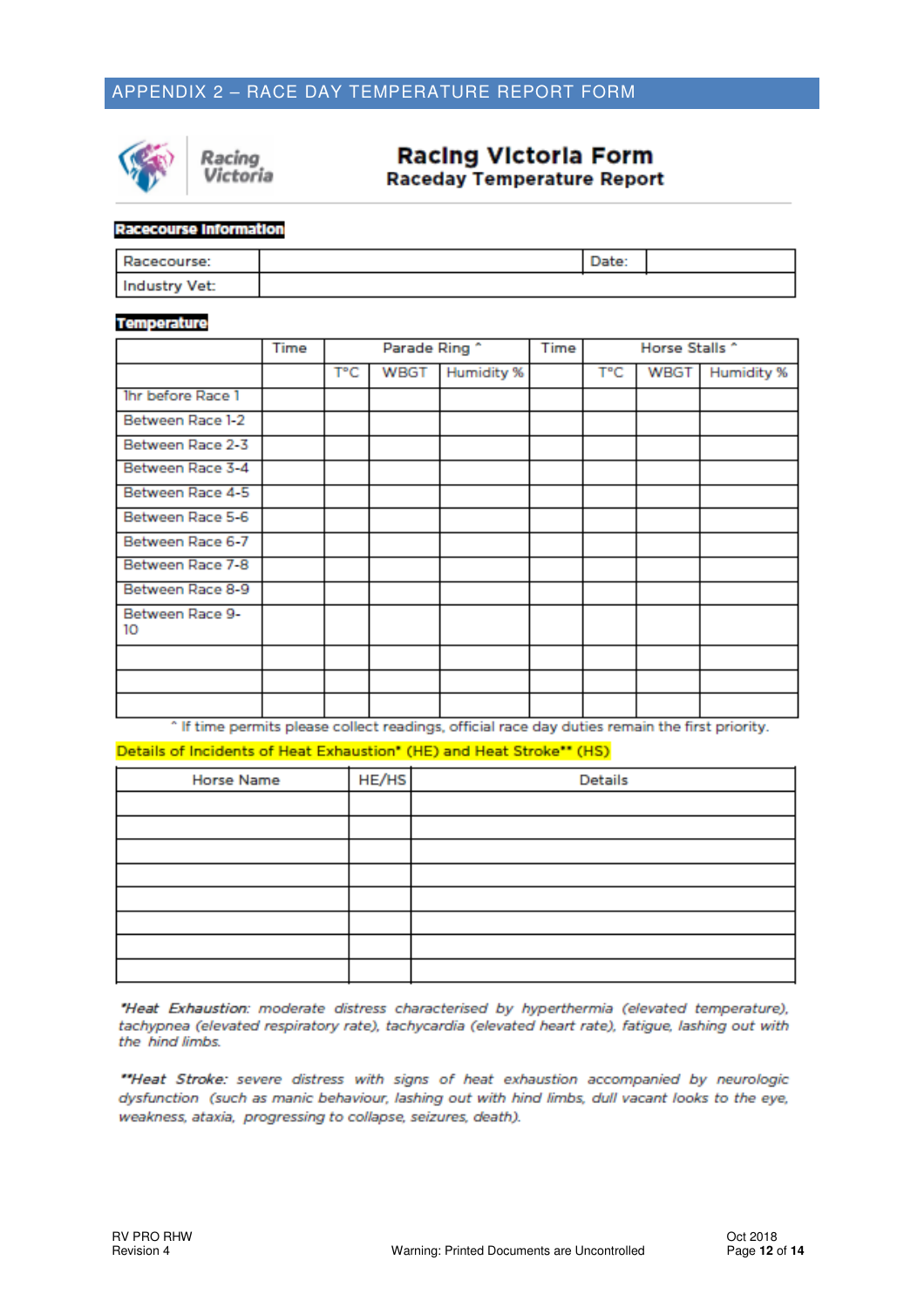## **EXTECH WBGT METER**

- 1. Black Globe temperature sensor
- 2. RH and Temperature sensors with protective cover
- 3. LCD Screen

#### **DISPLAY**

| WHGT       | Wet Bulb Globe Temperature     |
|------------|--------------------------------|
| TG         | <b>Black Globe Temperature</b> |
| TA.        | Air Temperature                |
| RH%        | <b>Relative Humidity</b>       |
| <b>OUT</b> | Indoor (NO SUN)                |
| IN         | Outdoor (IN FULL SUN)          |
|            | <b>Celsius / Fahrenheit</b>    |



## **OPERATION**

**O**<sub>ISET</sub> 1. Press

button to turn power on/off.

- 2. Slide down the protective cover before taking any measurements.
- 3. Press MODE/A

to select the desired display mode: WBGT, TA, TG, RH An icon will appear indicating the current selection.

4. To select preferred temperature unit (C or F), simultaneously press and release the NEXT and MODE/A

#### 5. The meter measures WGBT index

- a. With (IN) and (IN in the SUN)
- b. Without (OUT) (OUT of the SUN) direct sun exposure. Hold down for > 1 sec to alternate between settings. MODE/A.